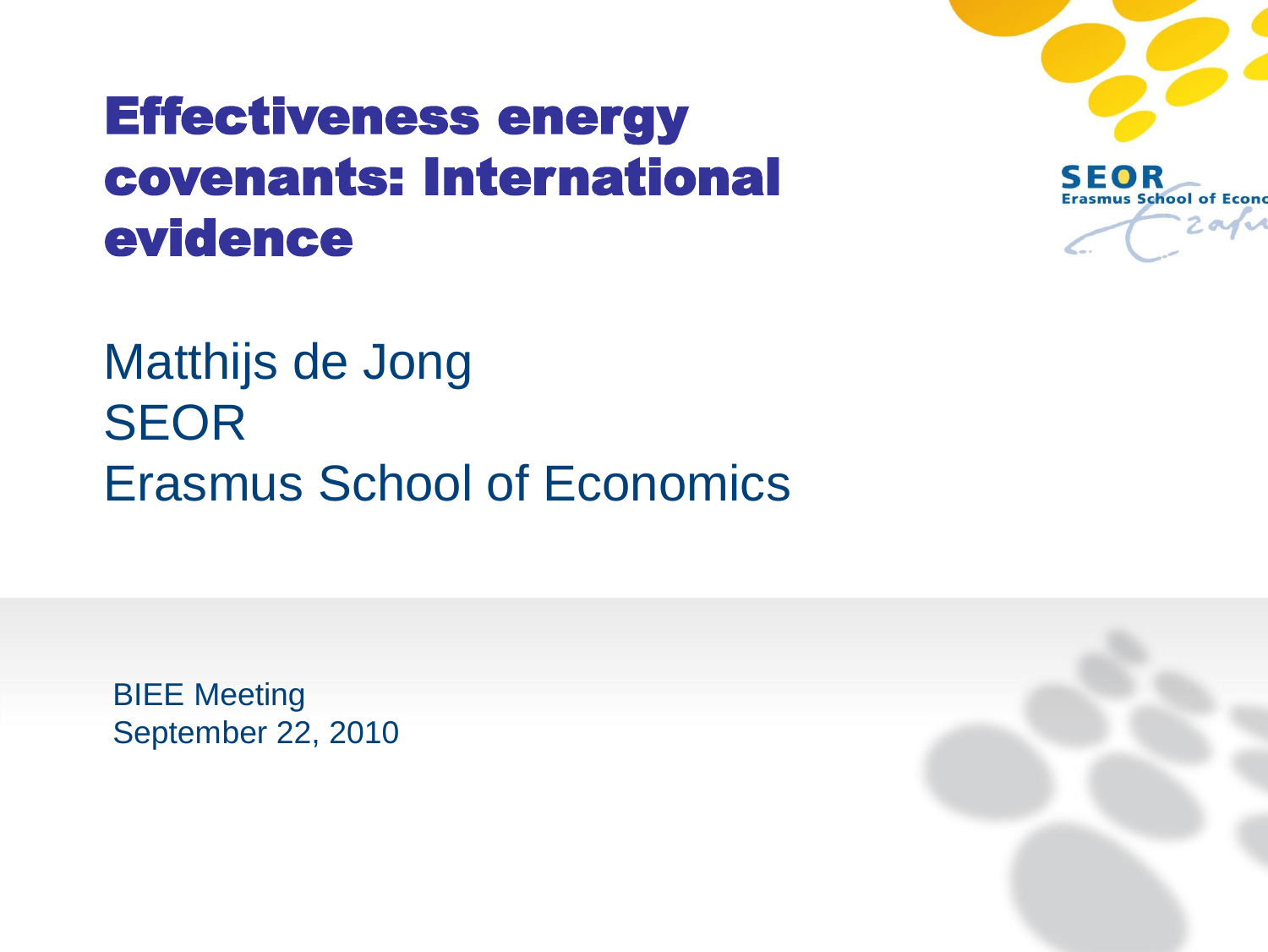# Voluntary Agreements Content of presentation



- Voluntary Agreements (VA's) and Energy policy
- Measurement of VA's
- **Analysis**
- **Sensitivity Analysis**
- **Main results**
- Conclusions and recommendations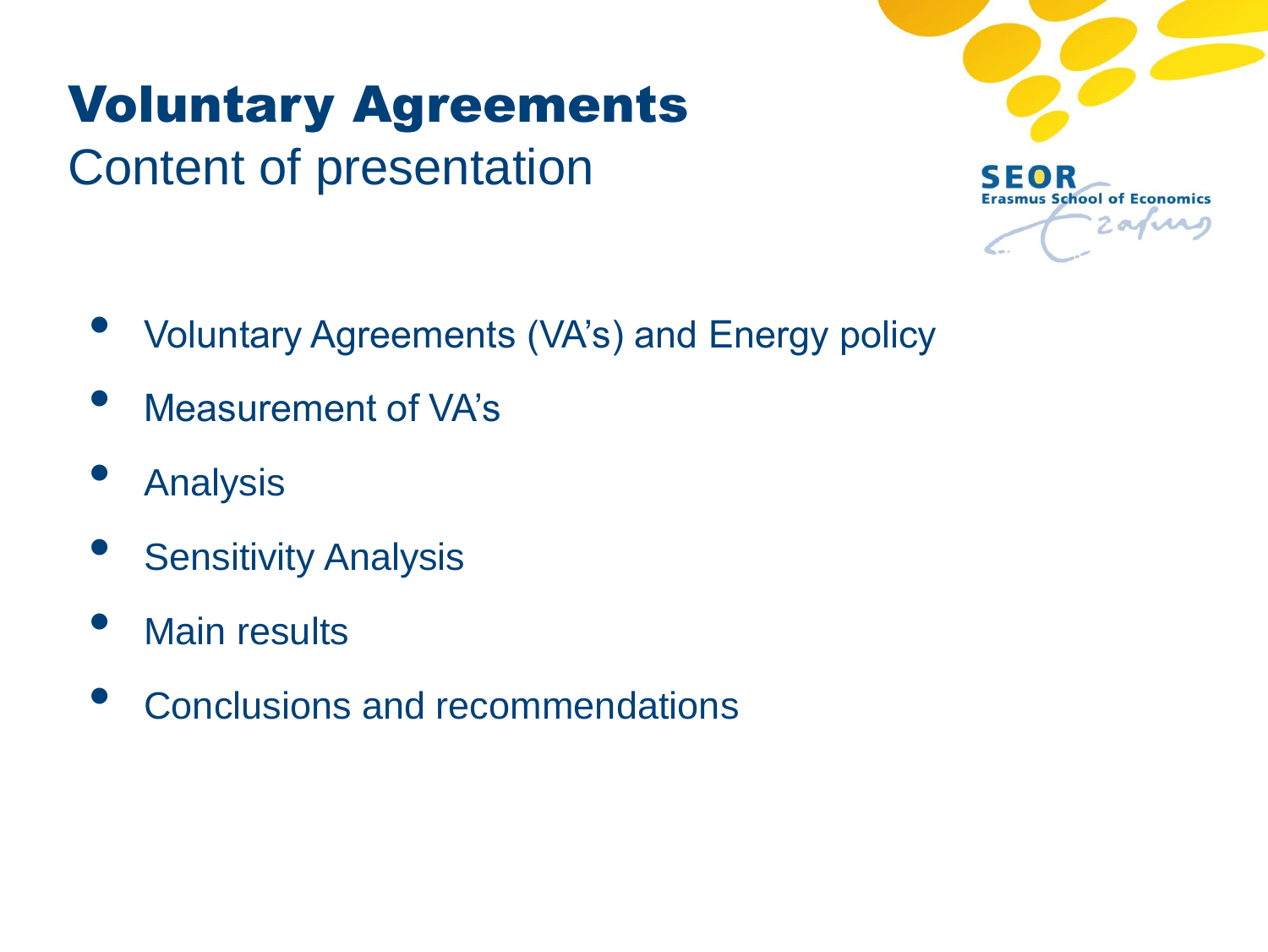## Voluntary Agreements As policy instrument for Energy efficiency



- Since 1990's Voluntary Agreements important part in Policy mix to stimulate energy efficiency, carbon reduction and the use of renewable energy.
- Soft law: based on voluntary action, enforcement ranging from absent to sanctions (use of "real" regulations or taxes)
- Are Voluntary Agreements effective?
- Does the design of an agreement make VA's more effective?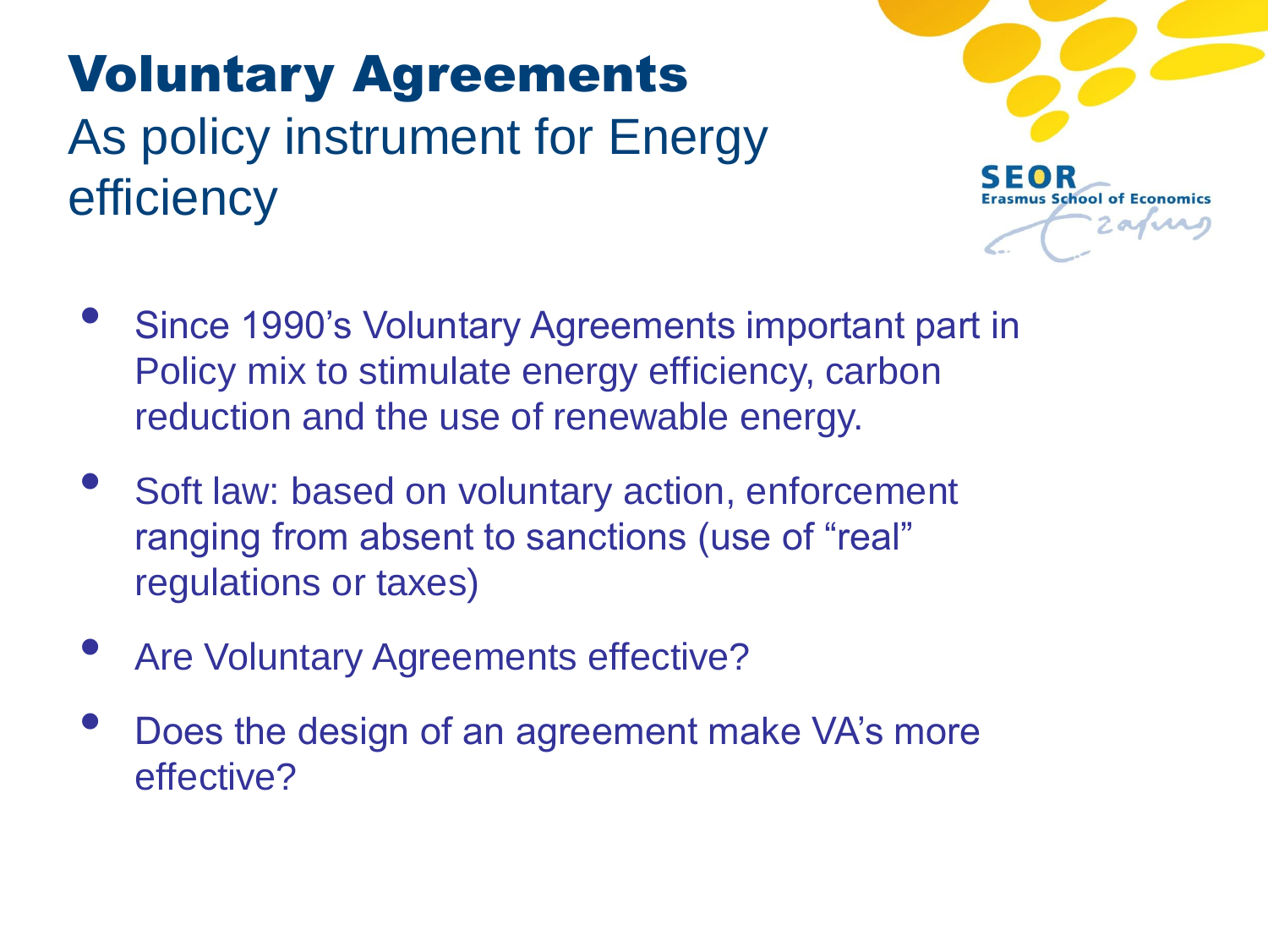## Voluntary Agreements **Setup**



**Ius School of Economics**  $2 and *x*$ 

- Literature ambivalent: based on US micropanels (e.g. Delmas and Montes, 2007, and Pizer at al., 2008)
- 6 econometric studies: 2 studies show positive results, 4 neutral
- 24 OECD countries, 1978 <sup>2006</sup>
- Compilation of database based on EIA database and **literature**
- 212 voluntary measures found: 78 "real" voluntary agreements
- From database we compiled different measures to characterise VA's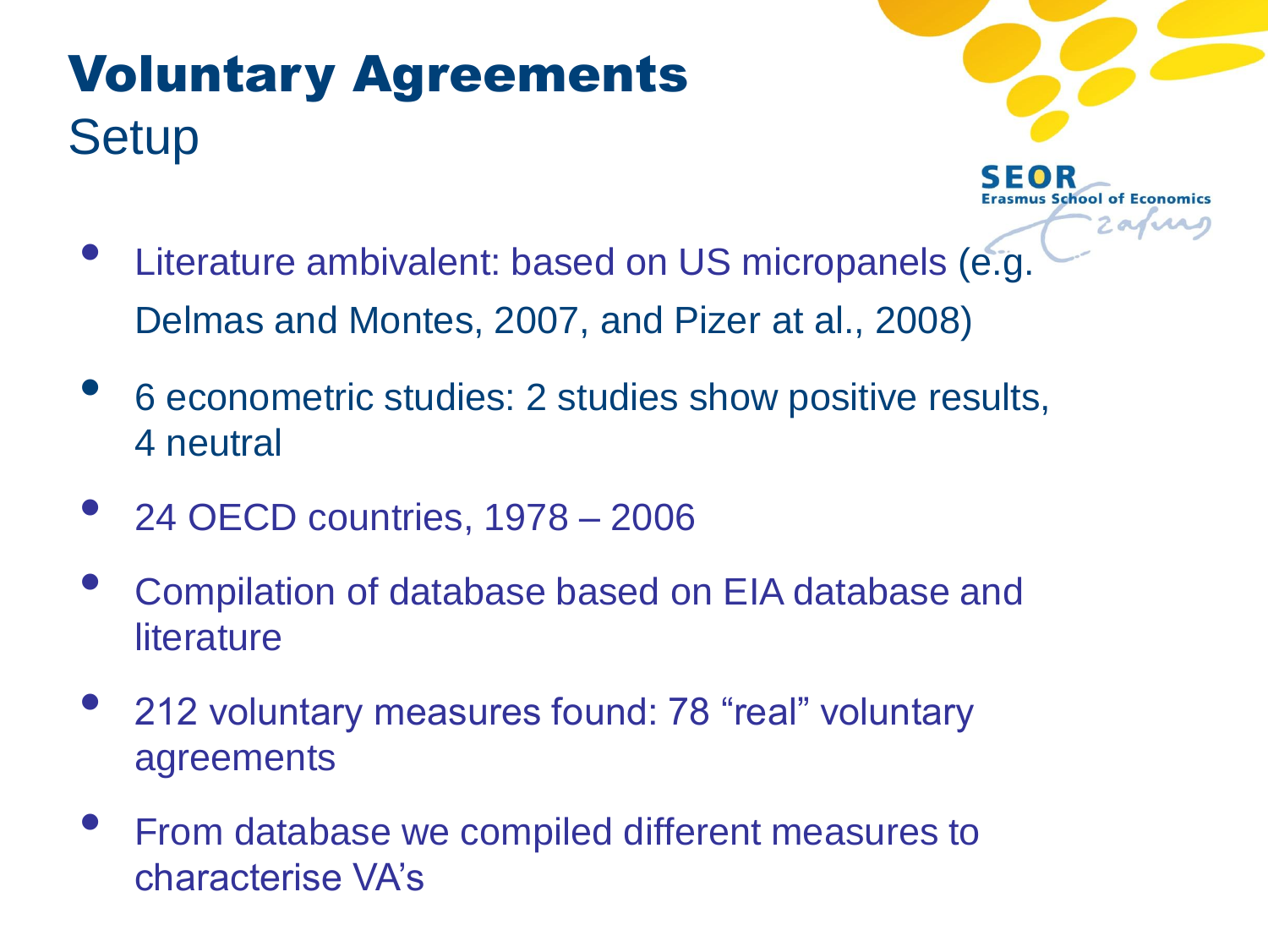## Voluntary Agreements VA measurement



 $2$ aria

- Number of VA's: policy under which agreements are negotiated is counted
- Number of sub-agreements: based on number of participating sectors (NACE 1.1)
- Weighted count of three aspects: is VA nationwide, are goals measurable, is VA externally validated
- Subjective assessment: Count of 4 VA types based on: number of sectors, the ambition of targets, the use of sanctions for not reaching the goals and other aspects. Type I few sectors, low ambition, type 4 many sectors high ambitions
- VA Type and validation, explicit goals, sanctions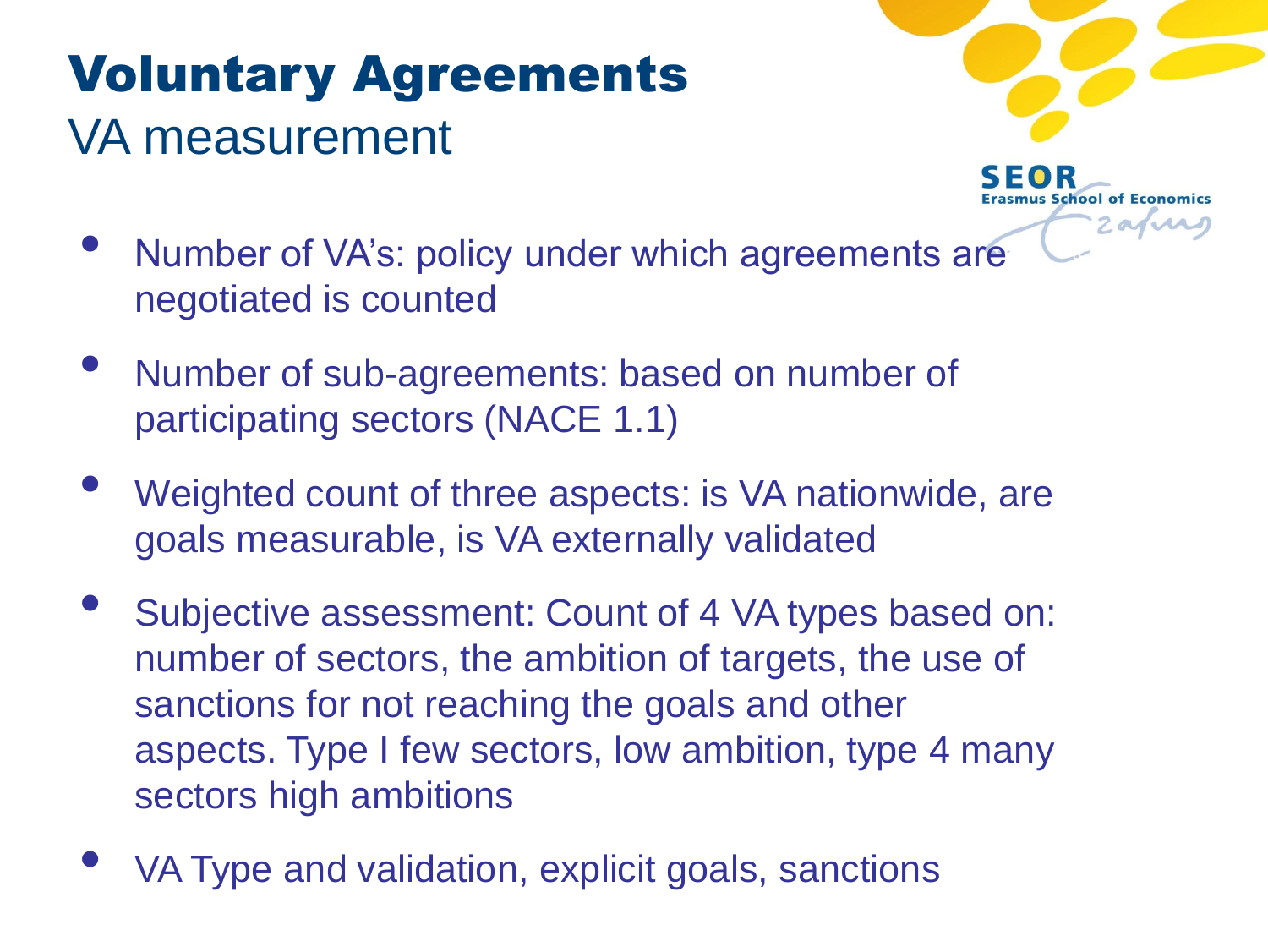### Voluntary Agreements Use in 24 OECD countries



**Erasmus School of Economics** 

2 april Netherlands Japan Finland United Kingdom **United States** Switzerland Belgium<br>Germany Canada Australia  ${\rm OECD}$ France Denmark Spain Italy New Zealand Norway Ireland Turkey Sweden Austria Portugal Luxembourg Iceland Greece 5 10 15 20 25  $\Omega$ 30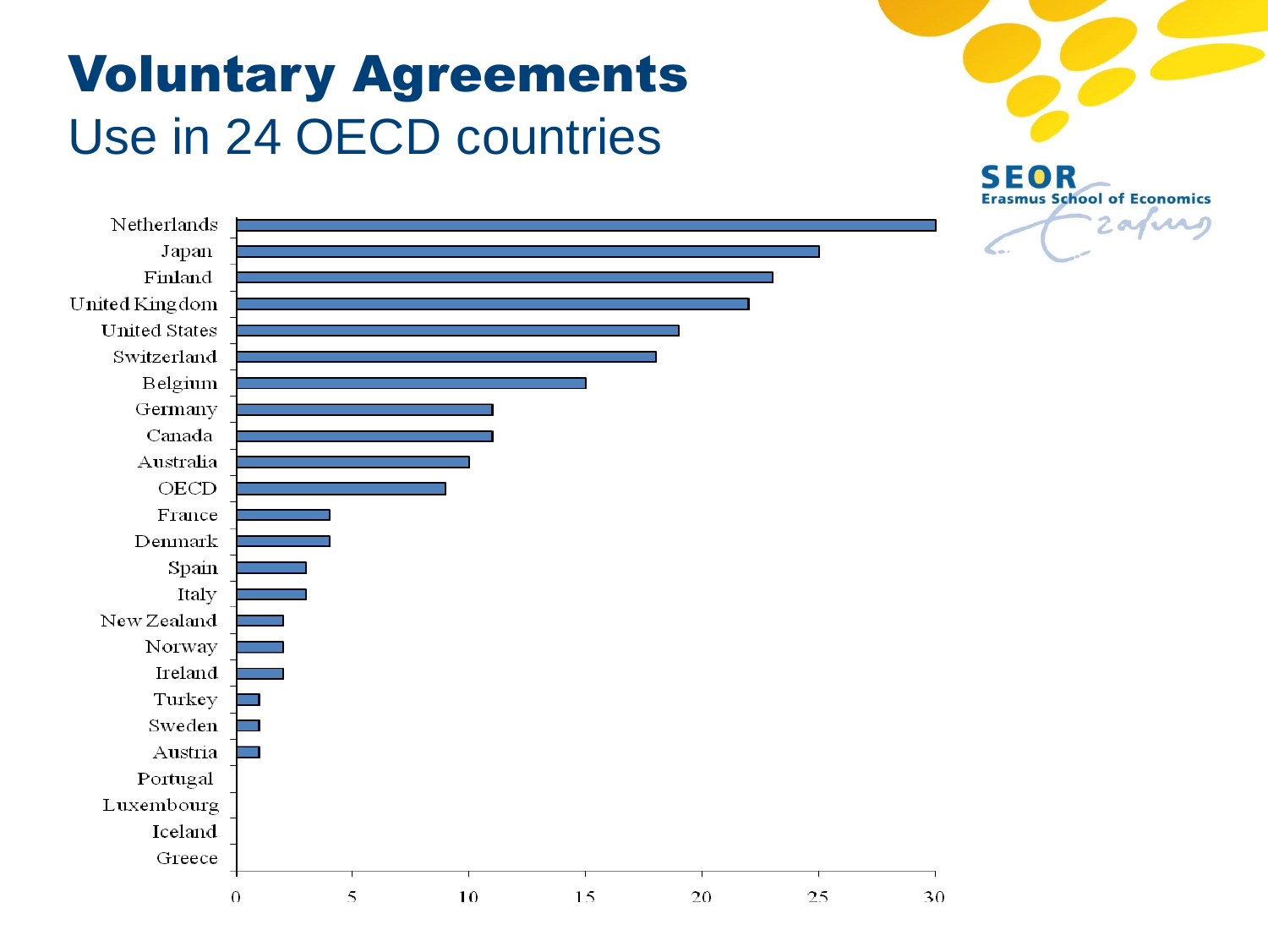## Voluntary Agreements Measuring effectiveness

Energy Intensity



**SEOR Erasmus School of Economics** Zajurg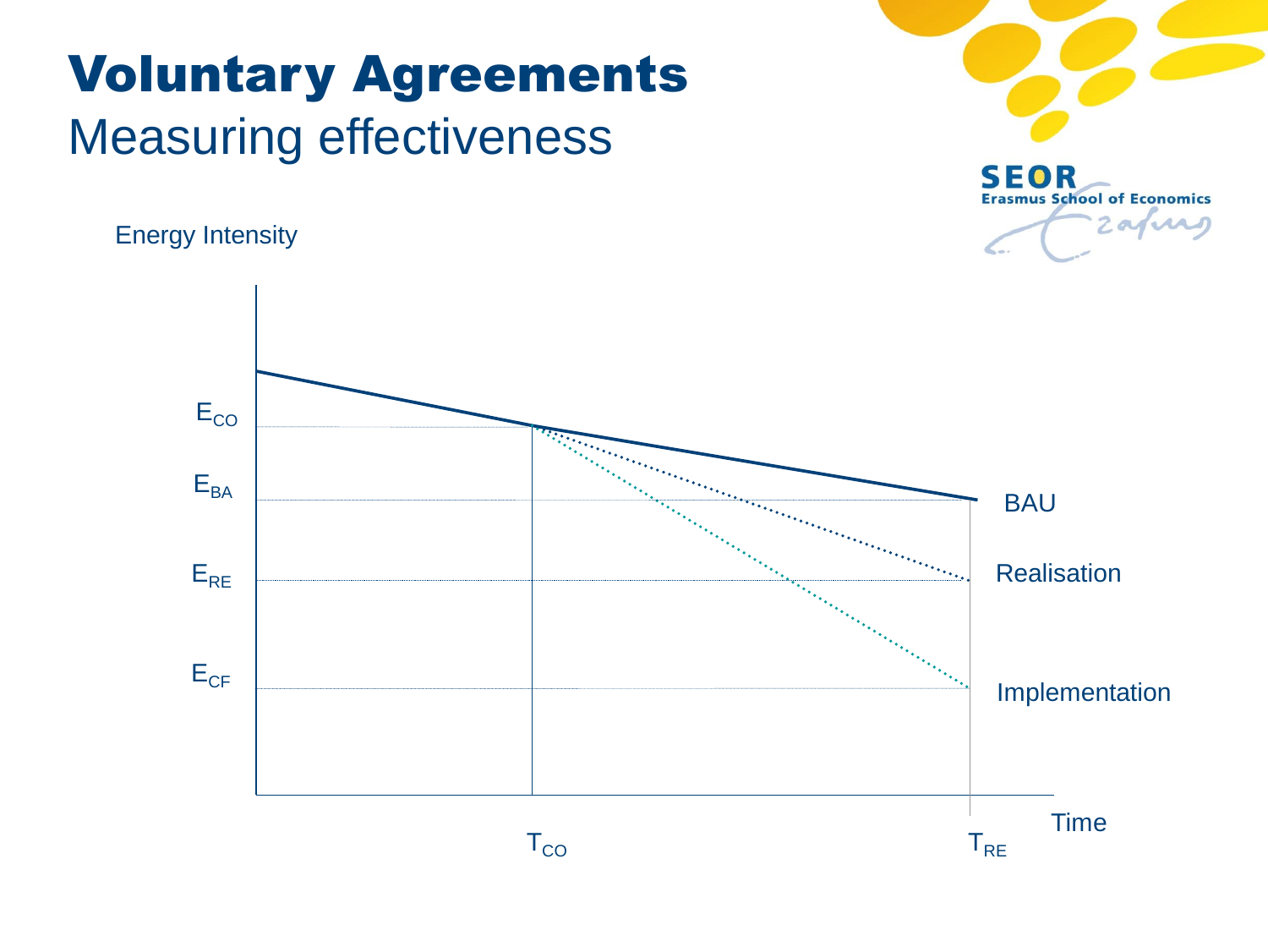# Voluntary Agreements Econometrics and variables



- Business as usual: time trends
- Counterfactual: Prices (proxy for taxes), Subsidies and Regulation
- Control Variables: precipitation, population density, urbanisation, temperature, openness economy, fertility
- Dependent: (LOG of) energy intensity divided by GDP,  $CO<sub>2</sub>$  intensity divided by GDP or share of renewable energy in TFC
- Fixed effects model: 696 observations
- National, industry, transport sector, electricity and "other" sectors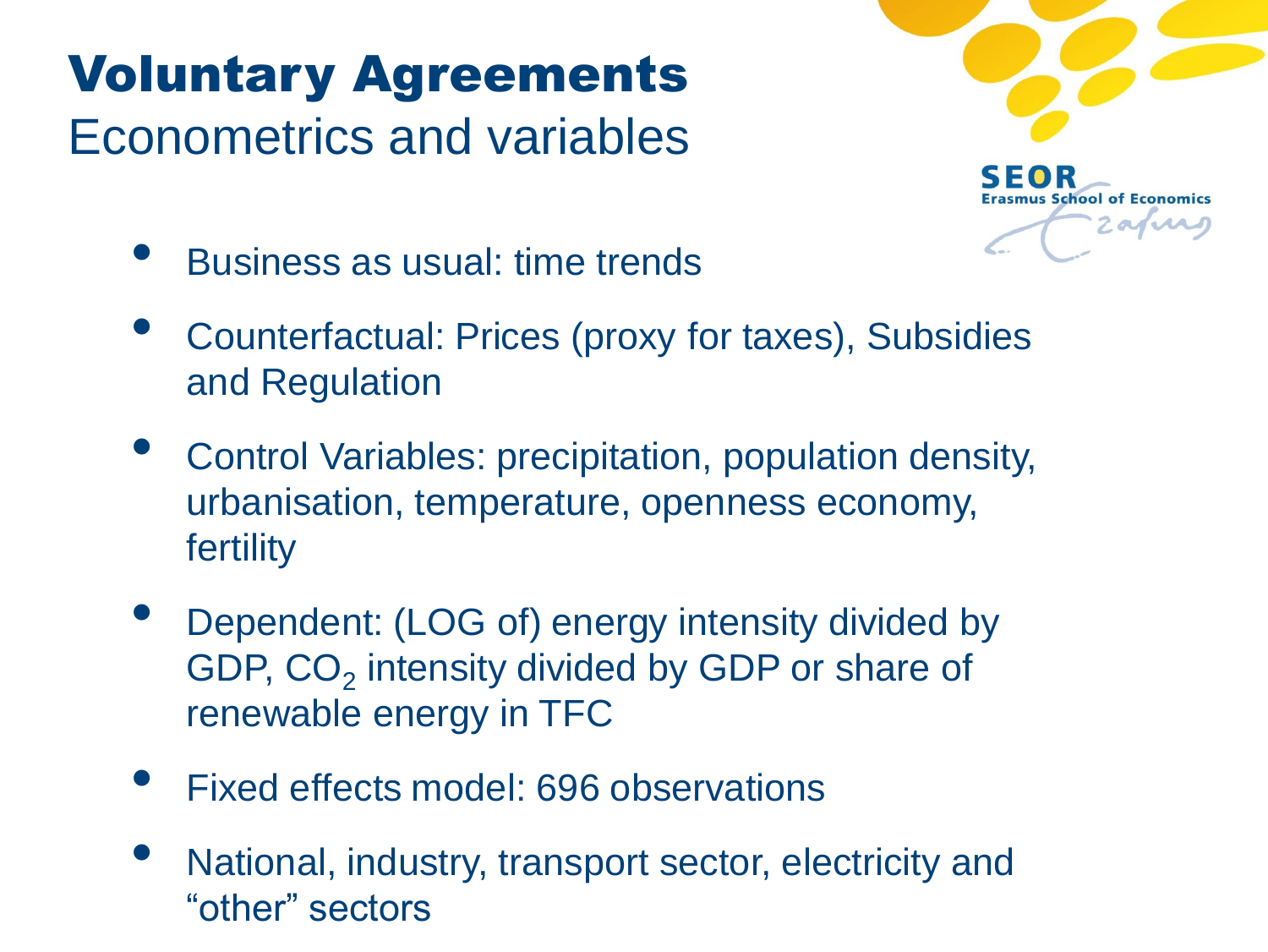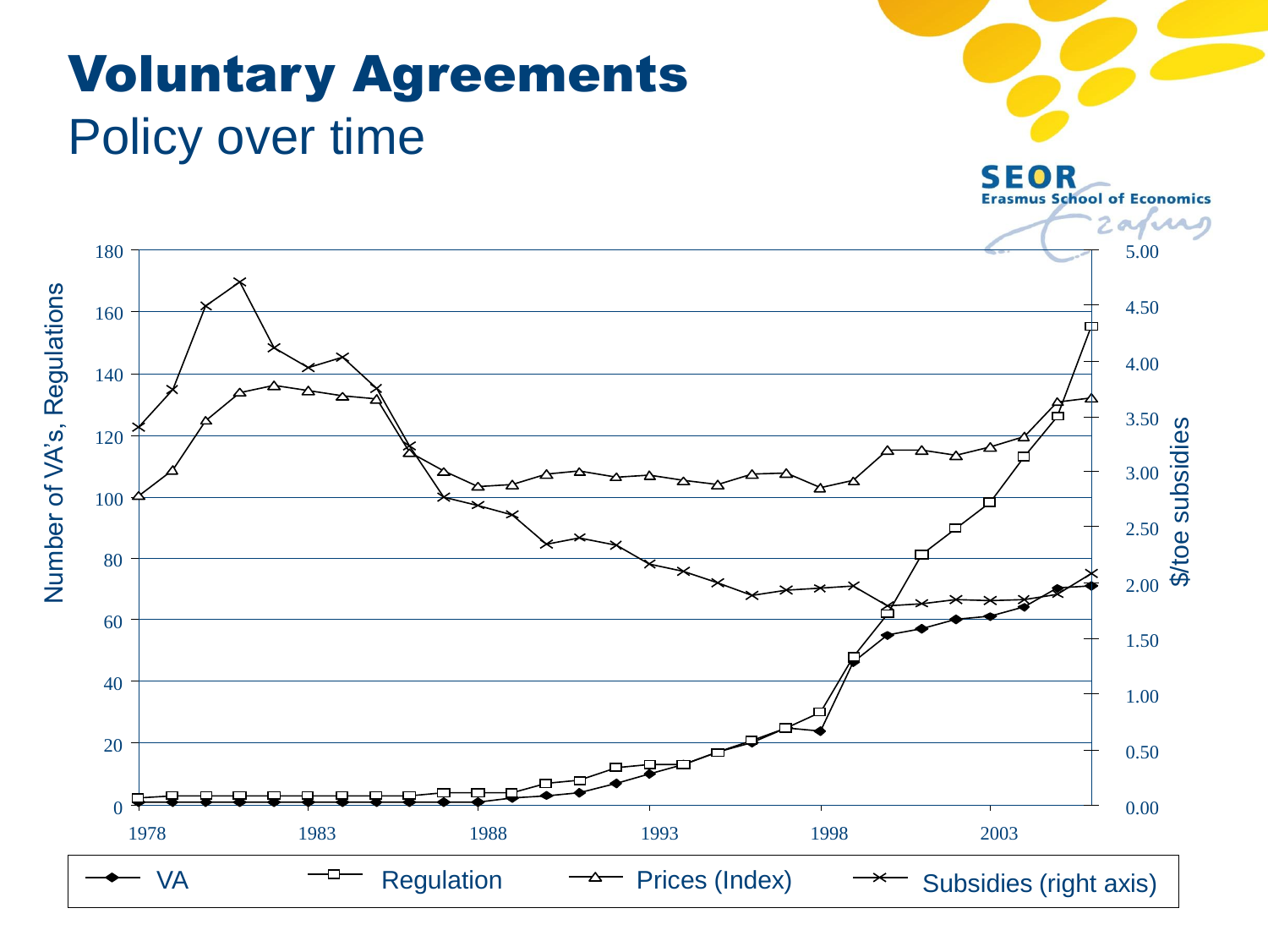### Voluntary Agreements Sensitivity analysis

- Different VA measures
- Interaction with other policy instruments
- Separate analysis for different policy instruments
- Corruption and voluntary agreements
- Anticipation effects,
- Delayed effects
- Different control and dependent variables, clusters of time trends
- Chow breakpoint, strict endogeneity, Monte Carlo analysis

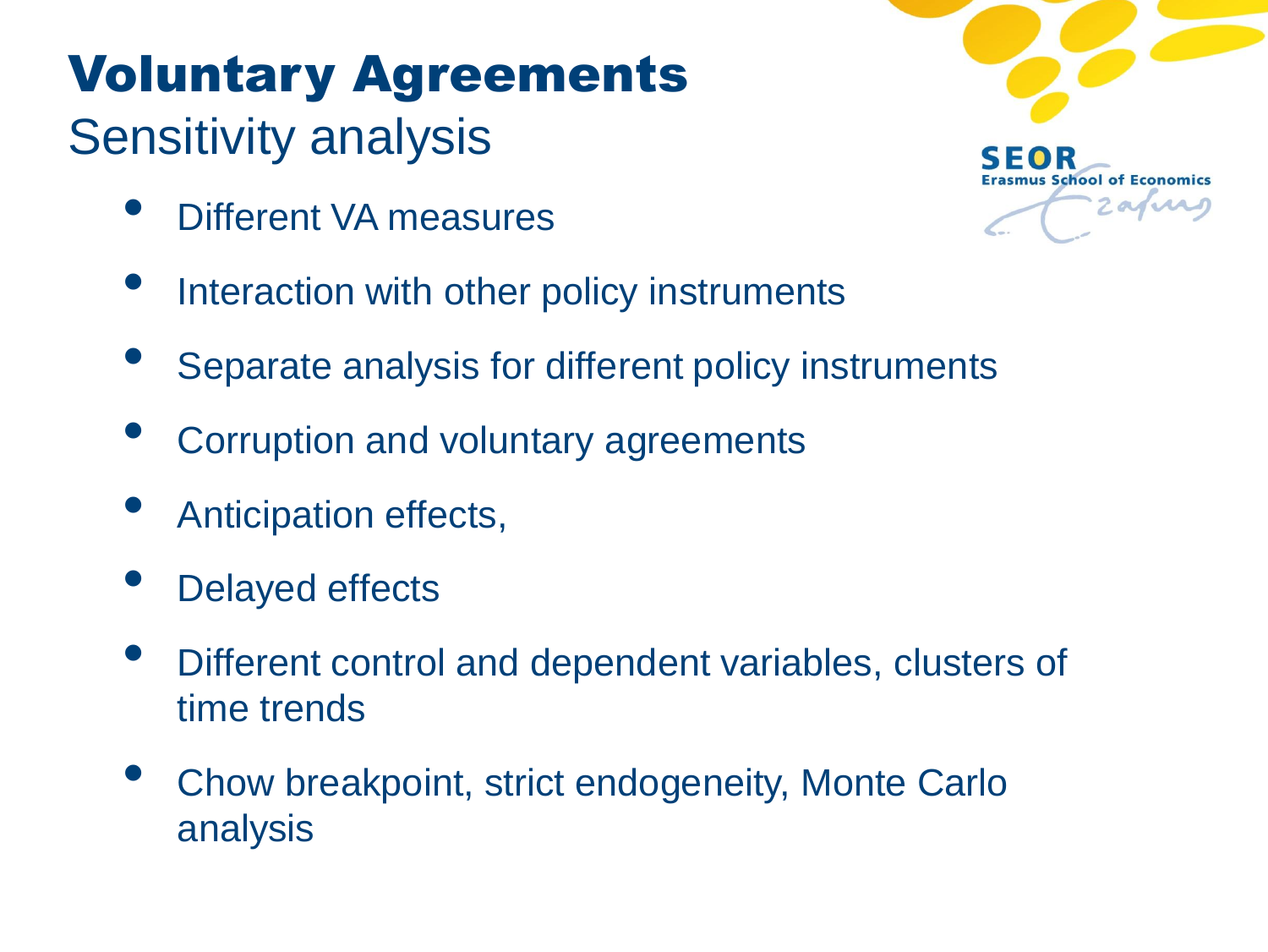# Voluntary Agreements **Results**



**SEOR Erasmus School of Economics** 

2 avril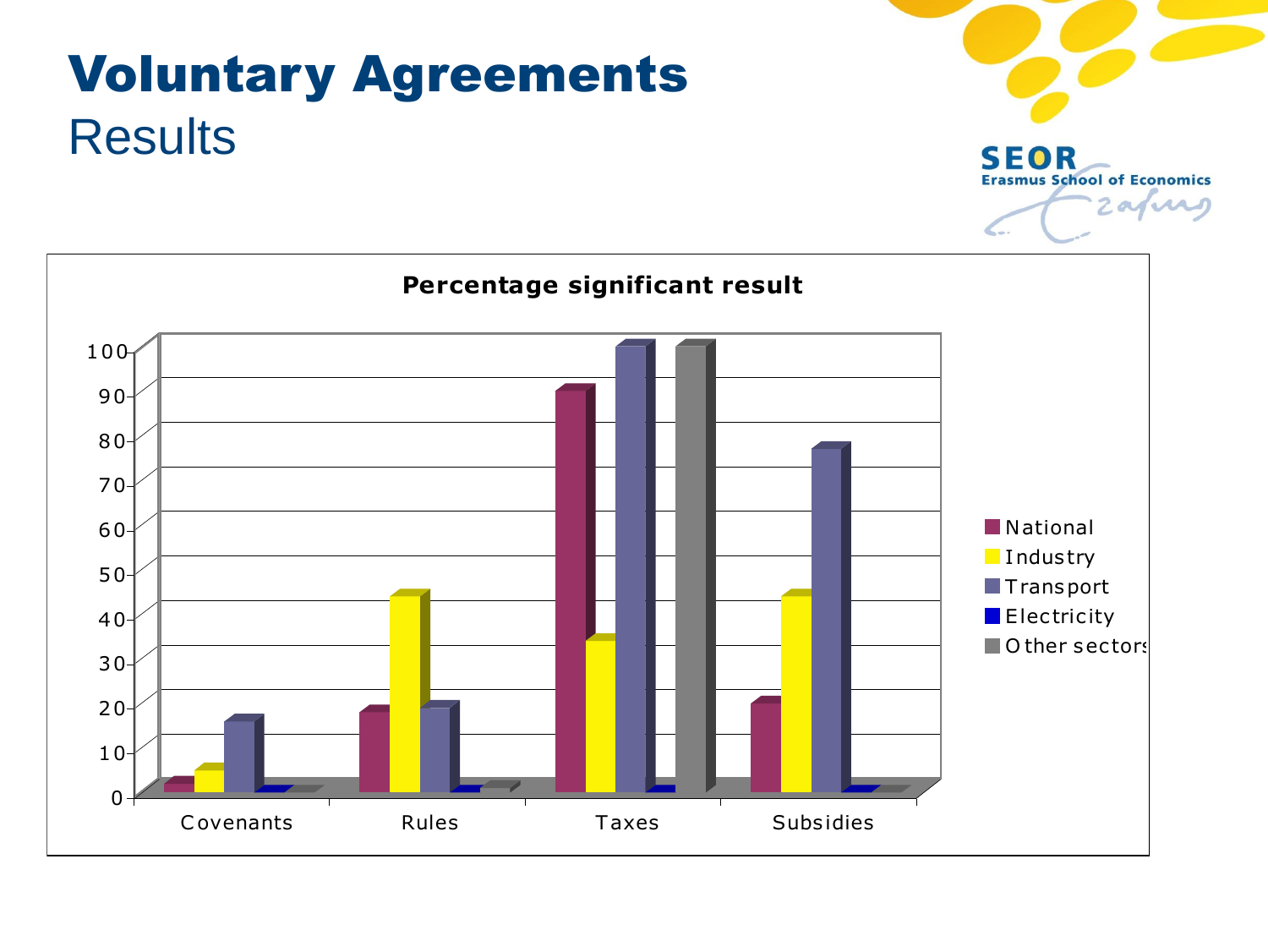# Voluntary Agreements **Conclusions**



- Little, or no evidence that VA's are effective
- In case VA's are preferential instrument:

Organise sanctions, encourage spillovers, leave initiative to companies, evaluate regularly and formulate integral targets

- Further research:
	- The possibility of spillovers as described by Lyon en Maxwell (2007).
	- Microstudies in different countries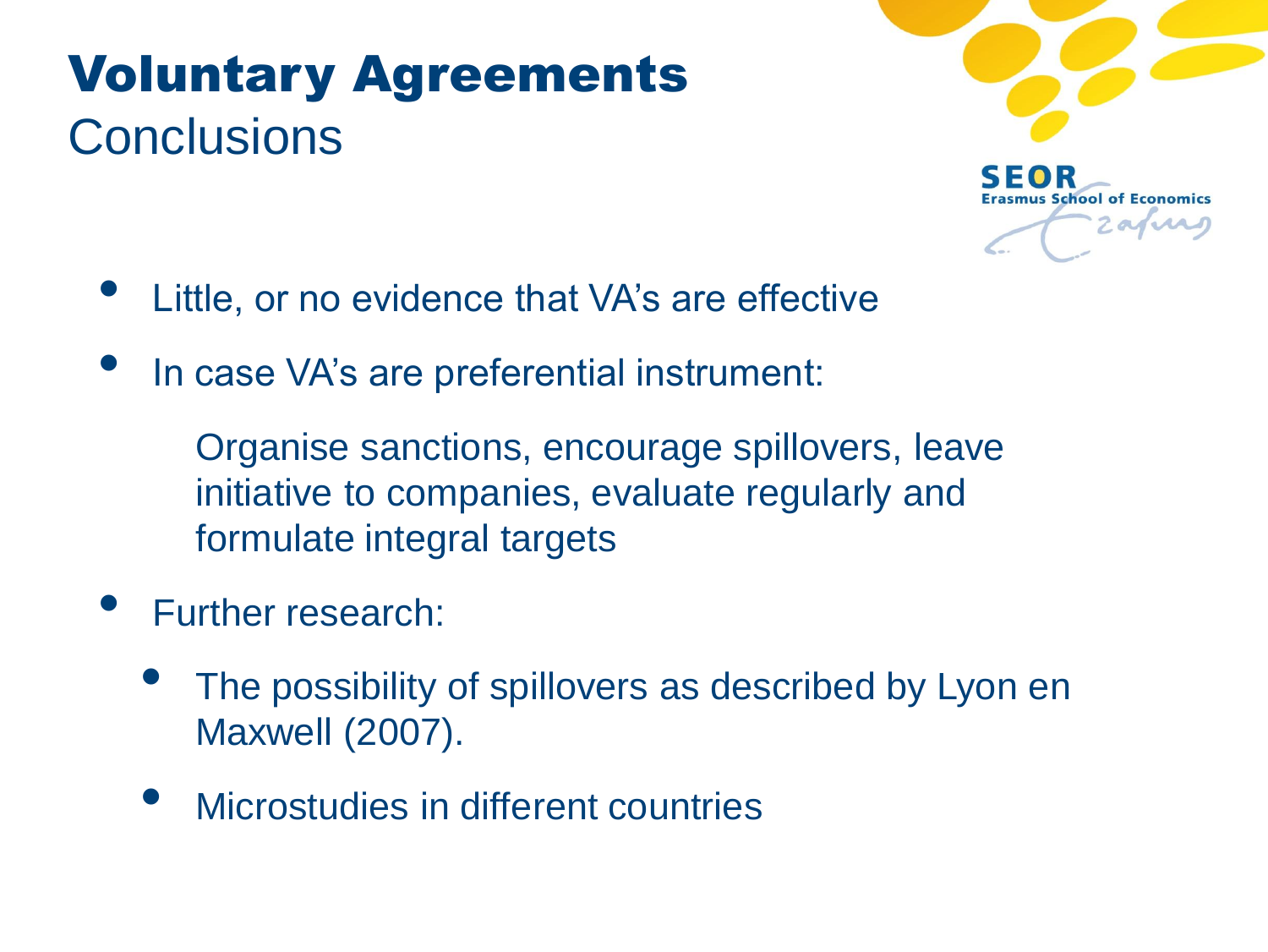# Voluntary Agreements Annex 1: Literature review



#### Effects on environment<sup>1</sup>

| <b>Authors</b>                   | Country        | Covenant                             | Counterfactual                                  | Pos.           | Neg.           | <b>Neutral</b> |
|----------------------------------|----------------|--------------------------------------|-------------------------------------------------|----------------|----------------|----------------|
| Hartman (1988)                   | <b>USA</b>     | <b>Energy savings</b><br>households  | N <sub>o</sub>                                  | Yes            | N <sub>o</sub> | N <sub>o</sub> |
| Bjørner $\&$<br>Jensen $(2002)$  | <b>Denmark</b> | Energy use industry                  | Tax, subsidy                                    | Yes            | N <sub>o</sub> | N <sub>o</sub> |
| Lyon & Kim<br>(2006)             | <b>USA</b>     | Climate emissions<br>electricity     | N <sub>o</sub>                                  | N <sub>o</sub> | N <sub>o</sub> | Yes            |
| Delmas &<br><b>Montes</b> (2007) | <b>USA</b>     | Climate emissions<br>electricity     | N <sub>o</sub>                                  | EJ             | LJ             | N <sub>o</sub> |
| Johnstone et al.<br>(2008)       | <b>OECD</b>    | Renewable energy                     | Tax, subsidy,<br>tradable permits,<br>standards | $\mathbf{1}$   | <b>No</b>      | $\overline{4}$ |
| Pizer et al. (2008)              | <b>USA</b>     | <b>Climate emissions</b><br>industry | N <sub>o</sub>                                  | 1              | N <sub>o</sub> | 1              |

1.EJ: Early joiners, LJ: Late joiners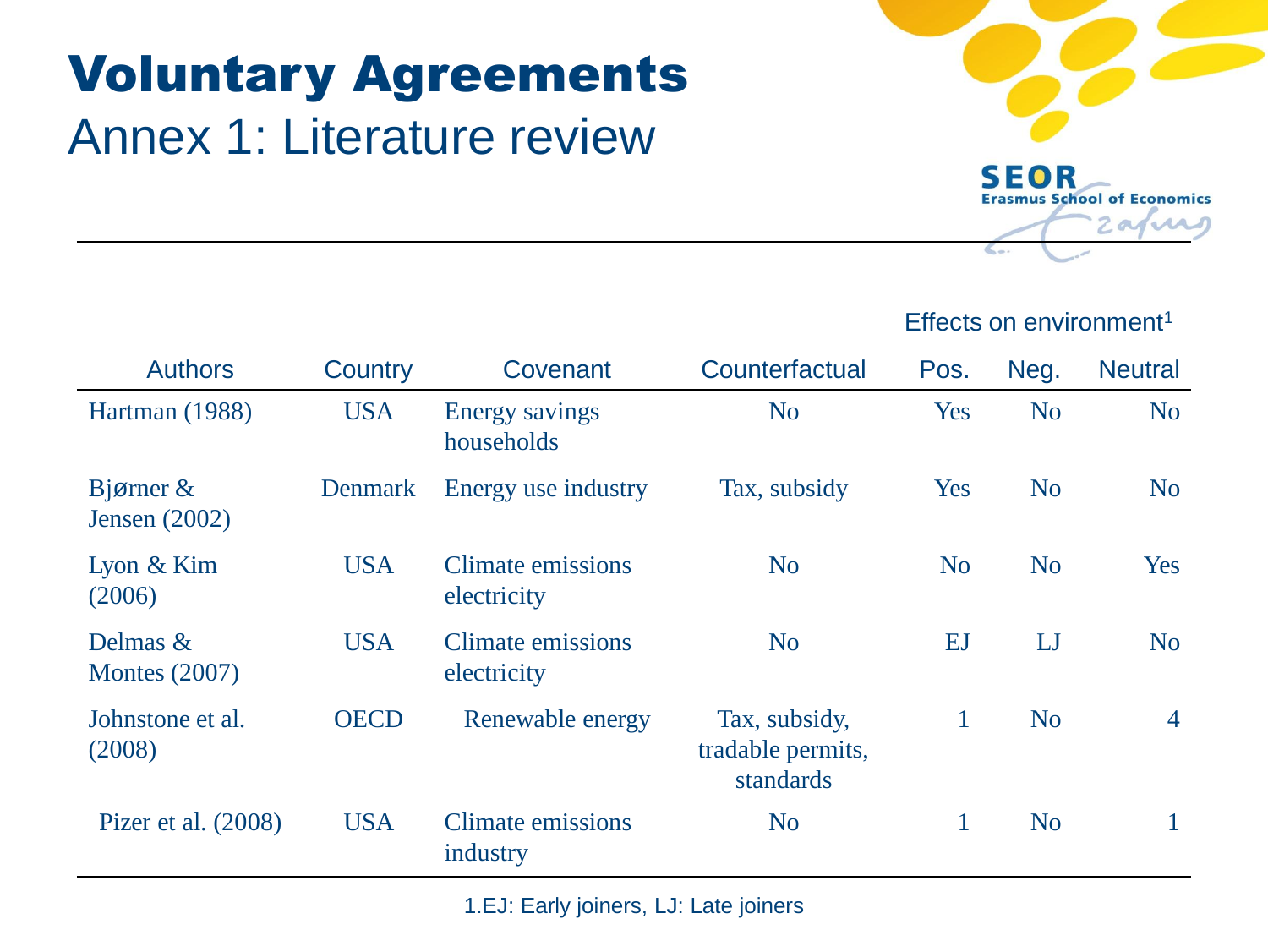## Voluntary Agreements Annex 2: Number of VA's



**SEOR Erasmus School of Economics** 

|                                       |         |                 |                  |         | $\zeta$ .          |                   |
|---------------------------------------|---------|-----------------|------------------|---------|--------------------|-------------------|
|                                       | Country | <b>Industry</b> | <b>Transport</b> | 'Other' | <b>Electricity</b> | <b>Renewables</b> |
| Covenants (unweighted)                | 78      | 43              | 18               | 39      | 31                 | 31                |
| <b>Subconvenants</b>                  | 245     | 223             | na               | na      | na                 | na                |
| Covenants (weighted)                  | 64.25   | 36.75           | 14.75            | 31.5    | 25.75              | 25.75             |
| Covenants (type)                      |         |                 |                  |         |                    |                   |
| - I (less stringent)                  | 27      | 9               | 8                | 15      | 6                  | 6                 |
| - 11                                  | 24      | 14              | 5                | 15      | 11                 | 11                |
| $ \parallel$ $\parallel$              | 11      | $\overline{7}$  | $\overline{0}$   | 2       | 5                  | 5                 |
| - IV (most stringent)                 | 17      | 14              | 5                | 6       | 9                  | 9                 |
| <b>Covenants</b><br>(characteristics) |         |                 |                  |         |                    |                   |
| - explicit goals                      | 55      | 33              | 14               | 28      | 23                 | 23                |
| - sanctions                           | 24      | 16              | $\overline{4}$   | 8       | 9                  | 9                 |
| - external validation                 | 46      | 30              | 9                | 22      | 20                 | 20                |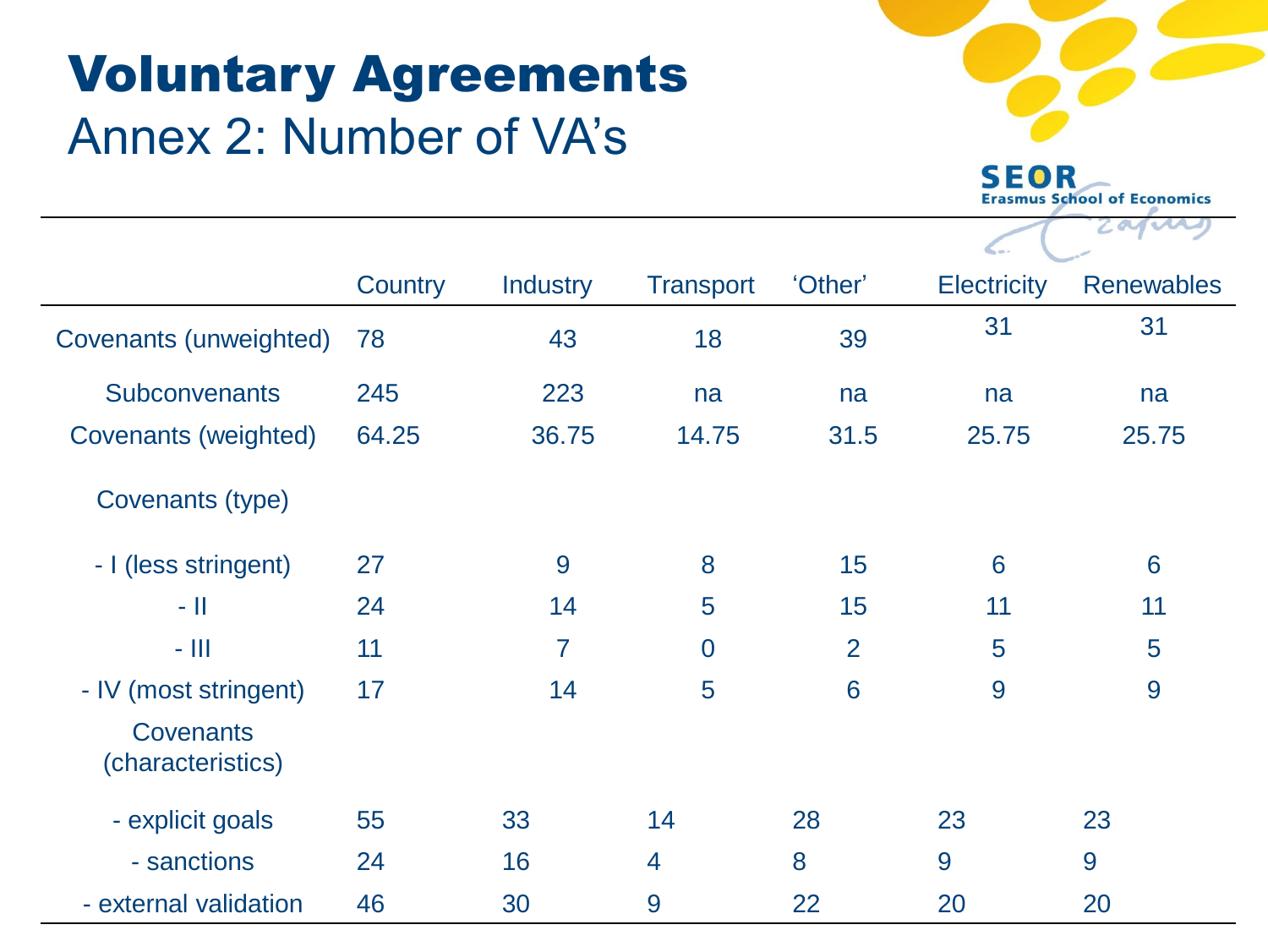# Voluntary Agreements Annex 3: Fixed effects model



 $= \alpha + \beta_1 C_{i,t} + \beta_2 P_{i,t} + \beta_3 X_{i,t} + \beta_4 E_{i,t-1} + \beta_5 T_{i,t} + \delta D_i + \varepsilon_{i,t}$ 

- $\cdot$   $E_{i,t}$  represents energy-intensity, CO2- intensity or the share of renewable energy for country or sector i at time t.  $E_{i,t} = \alpha + \beta_1 C_{i,t} + \beta_2 P_{i,t} + \beta_3 X_{i,t}$ <br>  $\cdot E_{i,t}$  represents energy-intensity, CC<br>
renewable energy for country or se<br>  $\cdot C_{i,t}$  is our measure of the VAs.<br>  $\cdot P_{i,t}$  represents our vector of policy<br>
regulation, subsidi
- $\cdot C_{i,t}$  is our measure of the VAs.
- $\cdot P_{i,t}$  represents our vector of policy control variables, such as regulation, subsidies and (tax inclusive) energy prices.
- $\cdot$ X<sub>i,t</sub> is a vector of other control variables,
- $\cdot T_{i,t}$  is a country or sector specific time trend,
- $\cdot \delta D_i$  is a full set of country fixed effects dummies, and, finally,
- • $\epsilon_{i,t}$  is the normally distributed error term (with  $\epsilon_{i,t} \sim N(0; \sigma_i t)$ ).

•We estimate this model separately on the national level as